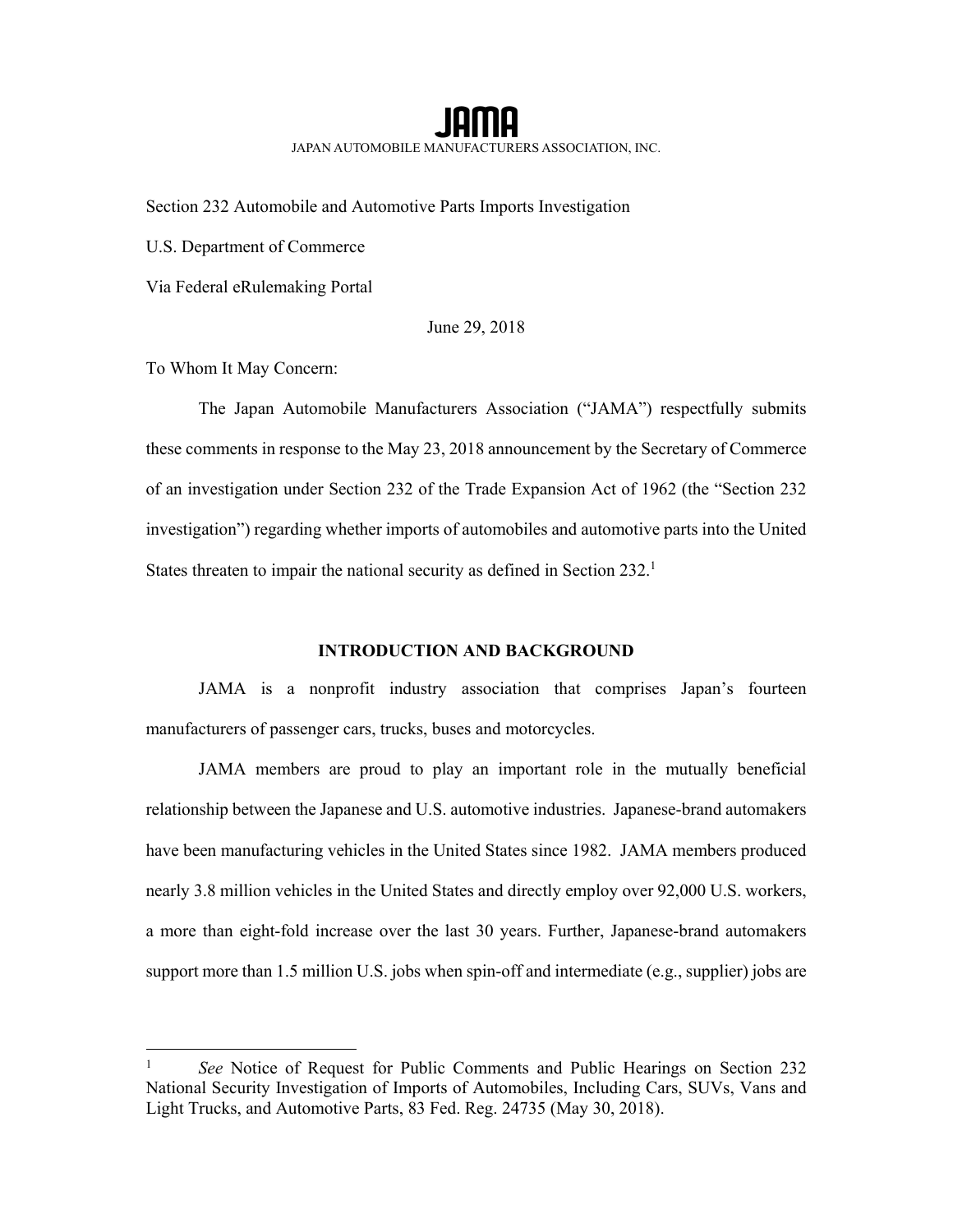added to direct and dealer-network employment figures.<sup>2</sup> Many of those U.S. workers fill highly-skilled jobs with premium wages and benefit packages. JAMA members provide the career development and skills-development opportunities needed to support these careers, and they partner with educational institutions to nurture local advanced manufacturing talent through workforce development initiatives across the country. Japanese-brand automakers now operate 24 manufacturing plants and 44 R&D and design centers in 19 states, with a cumulative U.S. manufacturing investment of over \$48.3 billion. Further, JAMA members purchased a cumulative total of \$70.4 billion in U.S.-made parts in 2017 alone. JAMA members *exported* over 420,000 vehicles from their U.S. plants in 2017. JAMA has attached reference charts showing the growth in Japanese-brand automakers' U.S. direct employment (Exhibit A); increased U.S. production and decrease in vehicle exports from Japan to the United States (Exhibit B); U.S.-made parts purchases (Exhibit C); and the percentage increase in U.S. manufacturing employment by JAMA members compared to the U.S. manufacturing sector overall (Exhibit D).

#### **DISCUSSION**

JAMA has critical concerns regarding the Section 232 investigation and the threat of tariffs on imports of automotive goods that it implies. To start, we believe that Section 232 tariffs on imported automobiles and automotive parts would have a serious negative impact on U.S. consumers and workers, the U.S. automotive sector, and the U.S. economy, and that imposing such tariffs therefore would be unreasonable. Further, the very bases of the Section

<sup>2</sup> *See* Thomas J. Prusa, *The Contribution of the Japanese-Brand Automotive Industry to the United States Economy,* (available at http://www.jama.org/the-contribution-of-thejapanese-branded-automotive-industry-to-the-united-states-economy-2015-update/) (July 12, 2016) (accessed June 28, 2018).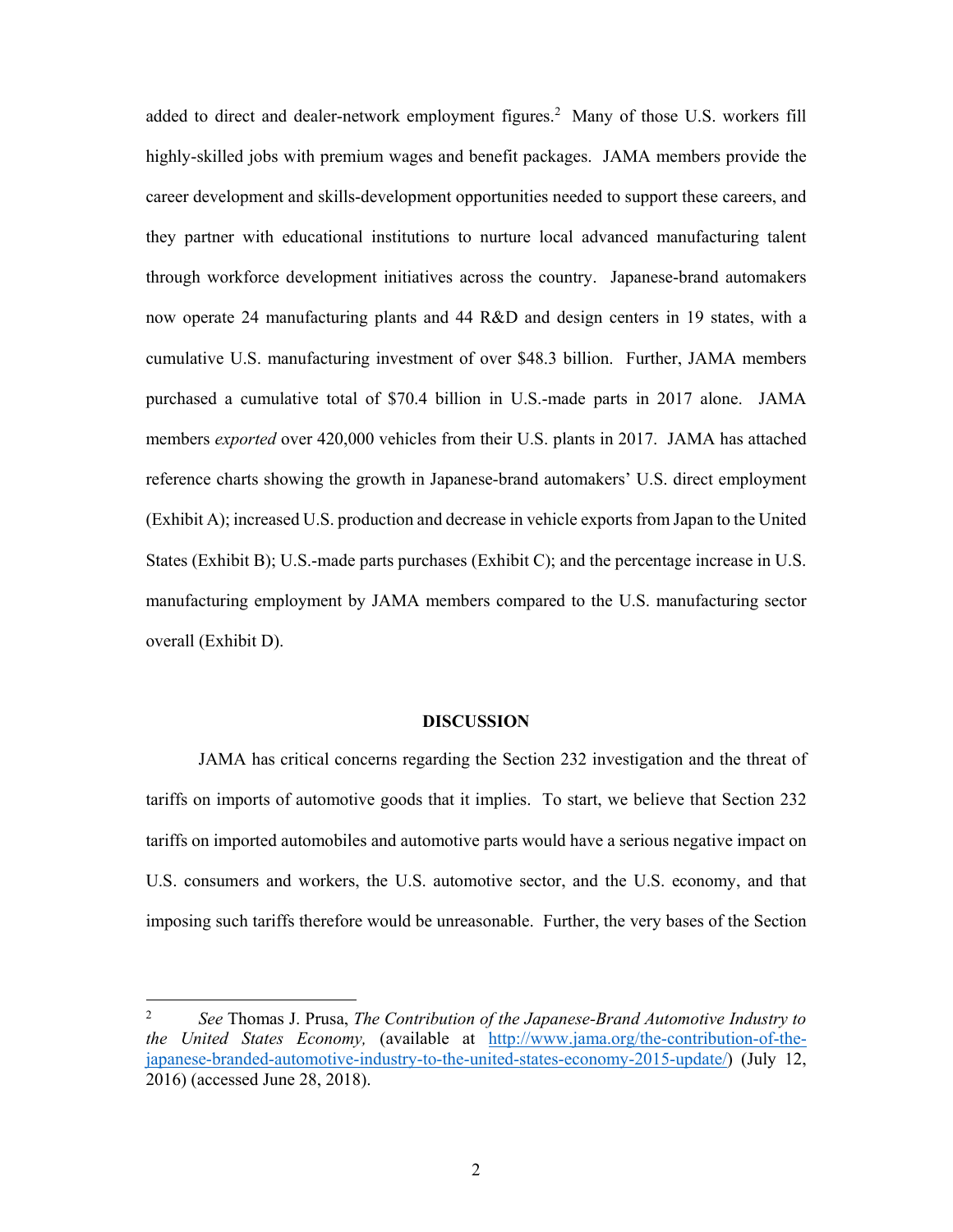232 investigation are wrong. Imported vehicles do not threaten the United States national security. Rather, they increase the options for users' diversified needs with regard to vehicle supply while creating new demand in the market, and they have contributed to the sustainable growth of the U.S. automobile industry including vehicle dealerships. We address each consideration in turn.

### **I. SECTION 232 TARIFFS WOULD HAVE A SERIOUS NEGATIVE IMPACT ON THE U.S. ECONOMY.**

Imposing tariffs on imported automobiles and automotive parts ultimately would harm the U.S. economy far more than help it. A number of considerations support this conclusion. We address just a few here.

The tariffs on vehicle imports alone would increase the average price of cars generally, while diminishing consumer choice. This represents harm to all U.S. consumers including families and companies that use automobiles in or for their business operations. A study by the National Taxpayers Union Foundation estimates that prices for cars *built in the United States* could increase by an average of at least \$1,262 per vehicle<sup>3</sup> and the average price of imported cars would increase by  $$4,205$  per vehicle.<sup>4</sup> Yet another study estimates that the price of an imported \$30,000 car would increase by about \$6,400.<sup>5</sup>

JAMA notes that all automakers' manufacturing operations in the United States depend on global supply chains, which means that tariffs on imported automotive parts will have a

3 *See* Bryan Riley, National Taxpayers Union Foundation, *"Trump's Car Tax Would Boost Average New Car and Truck Prices by \$1,262 to \$5,089"* (available at https://www. ntu.org/foundation/detail/trumps-car-tax-would-boost-average-new-car-and-truck-prices-by-1262-to-5809) (May 30, 2018) (accessed Jun. 5, 2018).

<sup>4</sup> *Id.*

<sup>5</sup> *See* Dr. Joseph Francois, Laura M. Baughman, and Daniel Anthony, *Policy Brief: The Estimated Impacts of Tariffs on Motor Vehicles and Parts*, Trade Partnership Worldwide LLC (available at http://www.tradepartnership.com) (May 29, 2018) (accessed Jun. 5, 2018).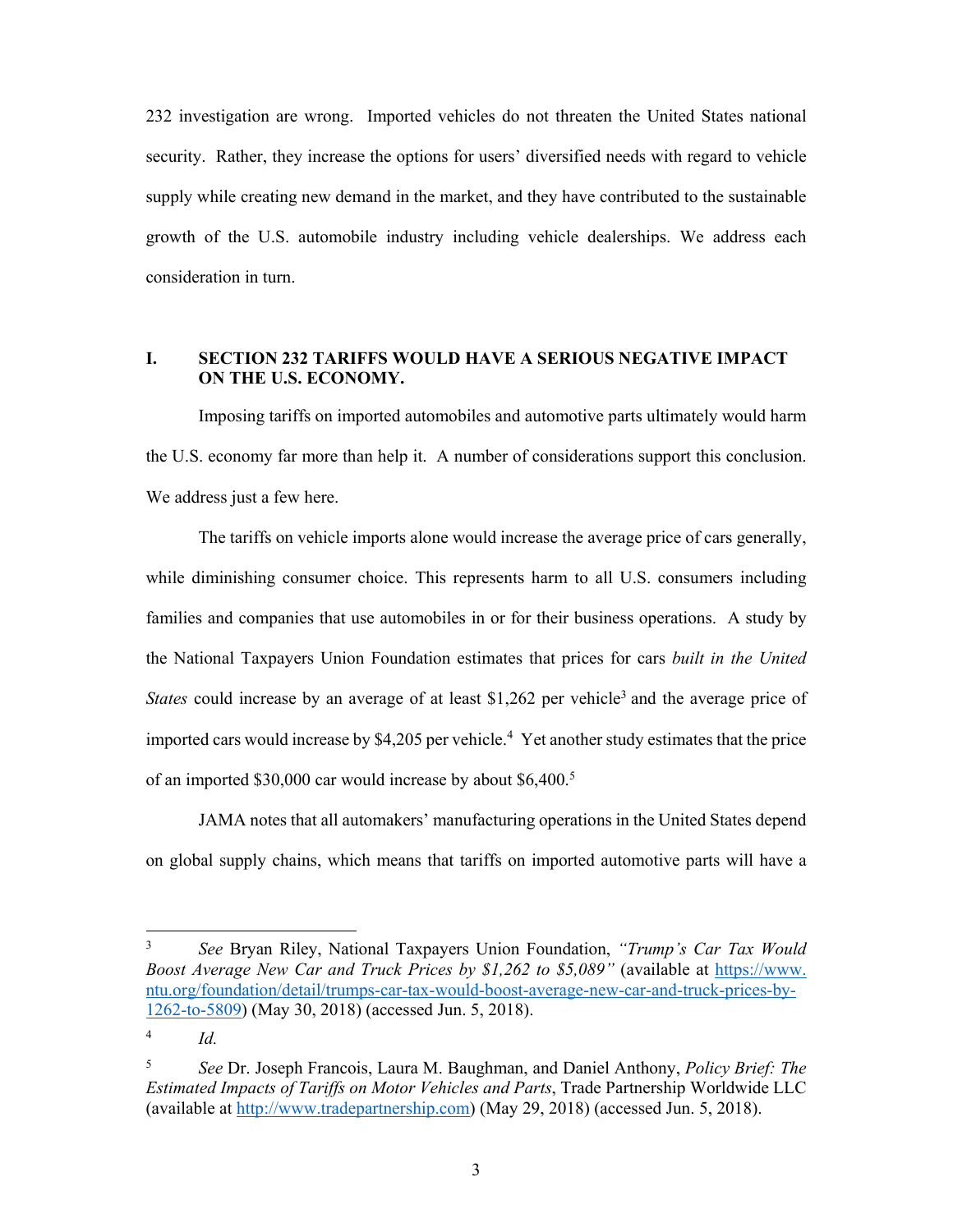negative impact on the entire U.S. automotive industry. Tariffs would also increase the costs of automotive service and repair. A study by the Trade Partnership, utilizing the same economic model used by the Commerce Department to support its proposed tariff remedies in the steel Section 232 investigation, provides important guidance in this regard.<sup>6</sup> In the short term, "producers have limited ability to ramp up U.S. production to replace imports and limited ability to change sourcing patterns away from well-established cross-border supply chains."<sup>7</sup>

Additionally, for vehicles produced in U.S. plants, the increased cost attributable to tariffs on imported component parts will increase the cost of the finished vehicles. As one result, U.S. consumers will pay more for domestically-produced vehicles, as well as imported vehicles. Increased production costs would undercut the global competitiveness of vehicles produced in the United States, thereby also decreasing demand for U.S.-made vehicles overseas, thus hurting U.S. automobile exporters, which includes all major auto companies that manufacture in the United States. This could have an immediate effect of impeding the production of vehicles at all automobile manufacturing facilities *in the United States*.

Moreover, imposing tariffs on imported automobiles and automotive parts would hurt the overall U.S. economy. Among other things, tariffs would increase the price of new vehicles, which would lead to a decrease in automobile demand. This, in turn, would impact not only employment at automobile manufacturers, but also automobile dealerships. Furthermore, these effects could make it impossible for automobile manufacturers to maintain their dealer and service networks, which could cause a further decrease in automobile production and R&D activity. A recent study by the Peterson Institute for International Economics ("PIIE") estimates that the proposed tariffs could cause up to 195,000 U.S. workers

<sup>6</sup> *Id.* at 2.

 $^7$  *Id.* at 3.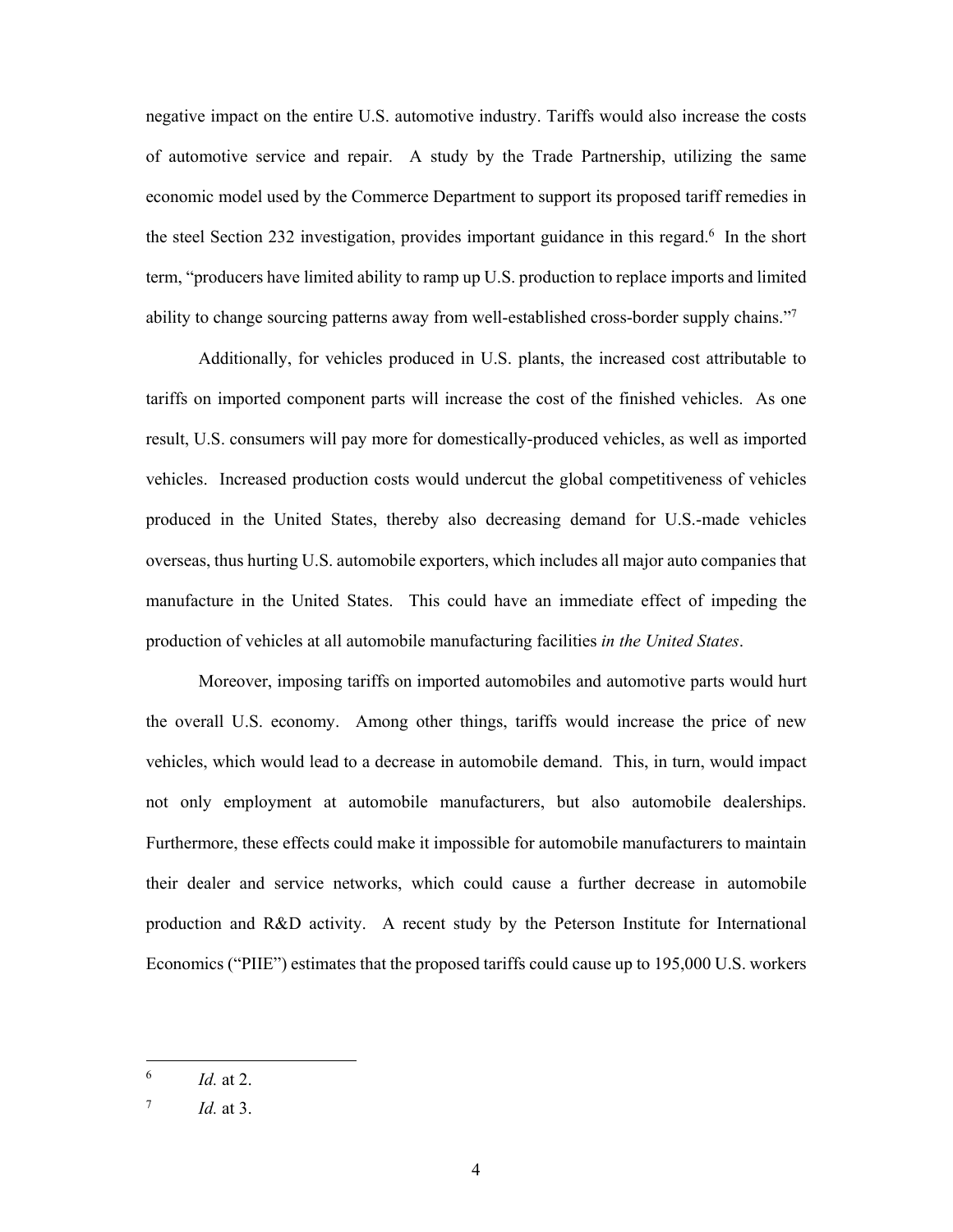to lose their jobs.<sup>8</sup> These consequences would be further compounded if other countries impose tariffs on U.S. exports in response to any new U.S. Section 232 tariffs. Indeed, the PIIE study states that, if other countries respond in kind to U.S. automotive tariffs, about 624,000 U.S. jobs could be lost.<sup>9</sup>

Finally, imposing tariffs on imported automobiles and automotive parts would disrupt the multilateral trading system that is based on WTO rules. Any trade actions should be consistent with WTO obligations. JAMA believes that free and fair trade and a competitive climate in line with global rules benefit not only consumers in the United States but also consumers who purchase U.S.-made vehicles throughout the world.

#### **II. THE BASES FOR THE SECTION 232 INVESTIGATION ARE WRONG.**

The Department of Commerce's May 23, 2018 announcement suggests two related bases for the Section 232 investigation. First, the announcement states that the import of automotive products may implicate national security by weakening motor vehicle manufacturing in the United States. Second, the announcement suggests that increased foreign automotive imports into the United States are driving down U.S. worker employment. Both bases are incorrect.

#### $\mathbf{A}$ . **Vehicles Imported From Japan Do Not Threaten U.S. National Security.**

A key premise of the Department's investigation is that importing automotive products into the United States may implicate national security issues by weakening U.S. motor vehicle manufacturing. That premise is incorrect for at least two important reasons.

l

<sup>8</sup> *See* Sherman Robinson, et al., Peterson Institute for International Economics, *"Trump's Proposed Auto Tariffs Would Throw US Automakers and Workers Under the Bus"* (available at https://piie.com/blogs/trade-investment-policy-watch/trumps-proposed-auto-tariffs-wouldthrow-us-automakers-and) (May 31, 2018) (accessed Jun. 5, 2018).

<sup>9</sup> *Id.*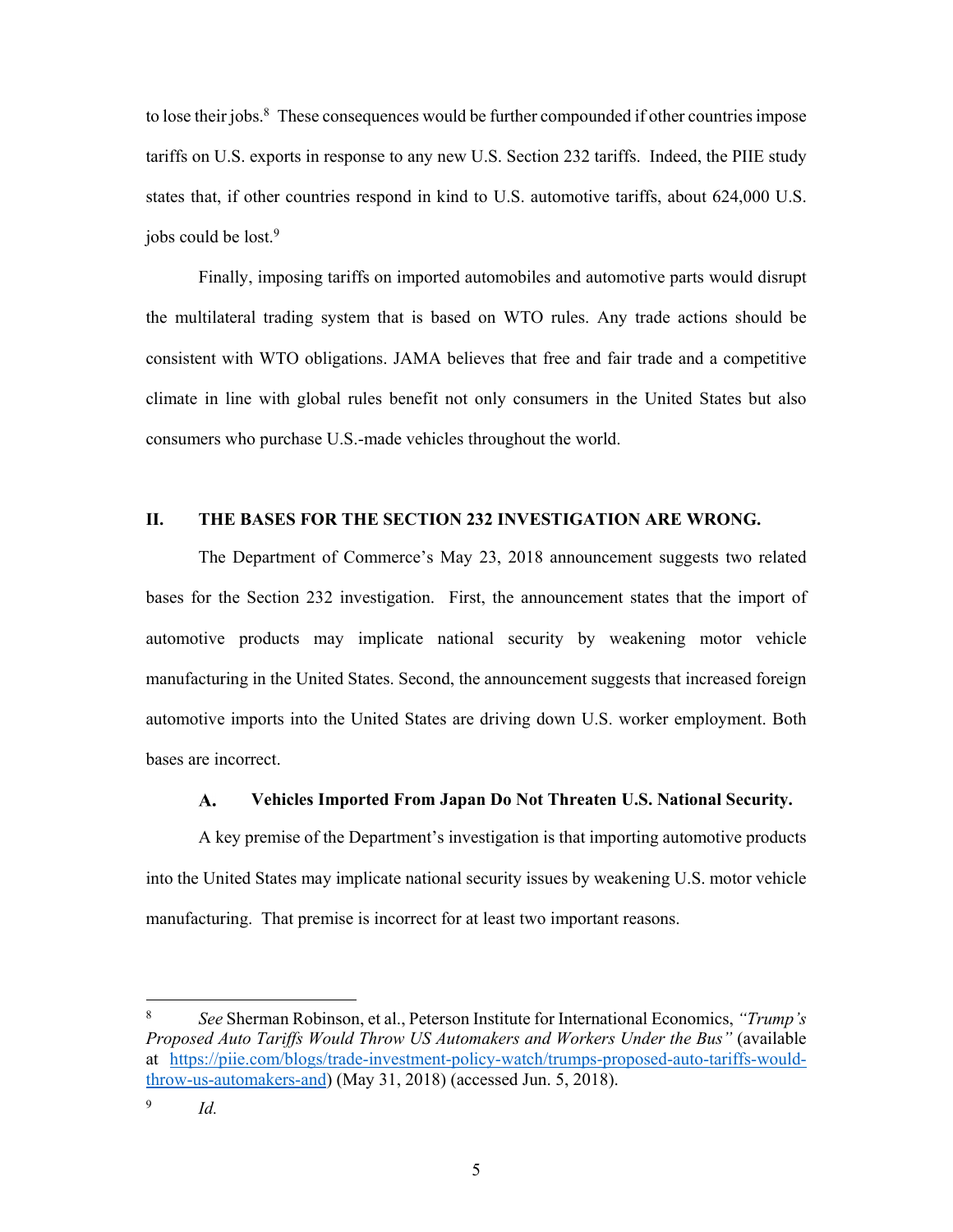First, rather than threatening U.S. national security, imported vehicles increase consumer choice and create new demand in the market, thereby contributing to the sustainable growth of the U.S. automobile industry including vehicle dealerships. Massive investments are required for vehicle production and large-scale vehicle manufacturing, which cannot be launched without dealer and servicing networks. If the United States had imposed high tariffs which are equivalent to import restrictions in the past, vehicle manufacturing and R&D operations could not have been established by foreign automakers in the United States.

On the other hand, competition with foreign products results in engineering innovation by companies, industry, and countries, and it serves as a driving force for further research and development. No auto manufacturer in the world can procure all the components domestically in each country in which it has production facilities due to the variety of vehicle parts characteristics and the scale of procurement. Every auto manufacturer in the world can and does produce globally competitive automobiles using imported auto parts. Achieving great technological progress in automobile design and production requires dedicated, cooperative efforts and collaboration among companies, industry, and countries worldwide.

Second, with respect to Japanese-brand automakers specifically, today, they have made lasting and significantly positive contributions to the U.S. motor vehicle manufacturing industry and to U.S. manufacturing in general, including as to research, development, and workforce development. Again, JAMA data shows that Japanese-brand automakers have cumulatively invested over \$48 billion in U.S. manufacturing facilities through 2017, and also purchased more than \$70 billion in U.S.-made parts in 2017. Meanwhile, Japanese vehicle imports into the United States have decreased over time. These statistics demonstrate a strong and enduring commitment to producing vehicles in the United States, supporting U.S. economic vitality and growth.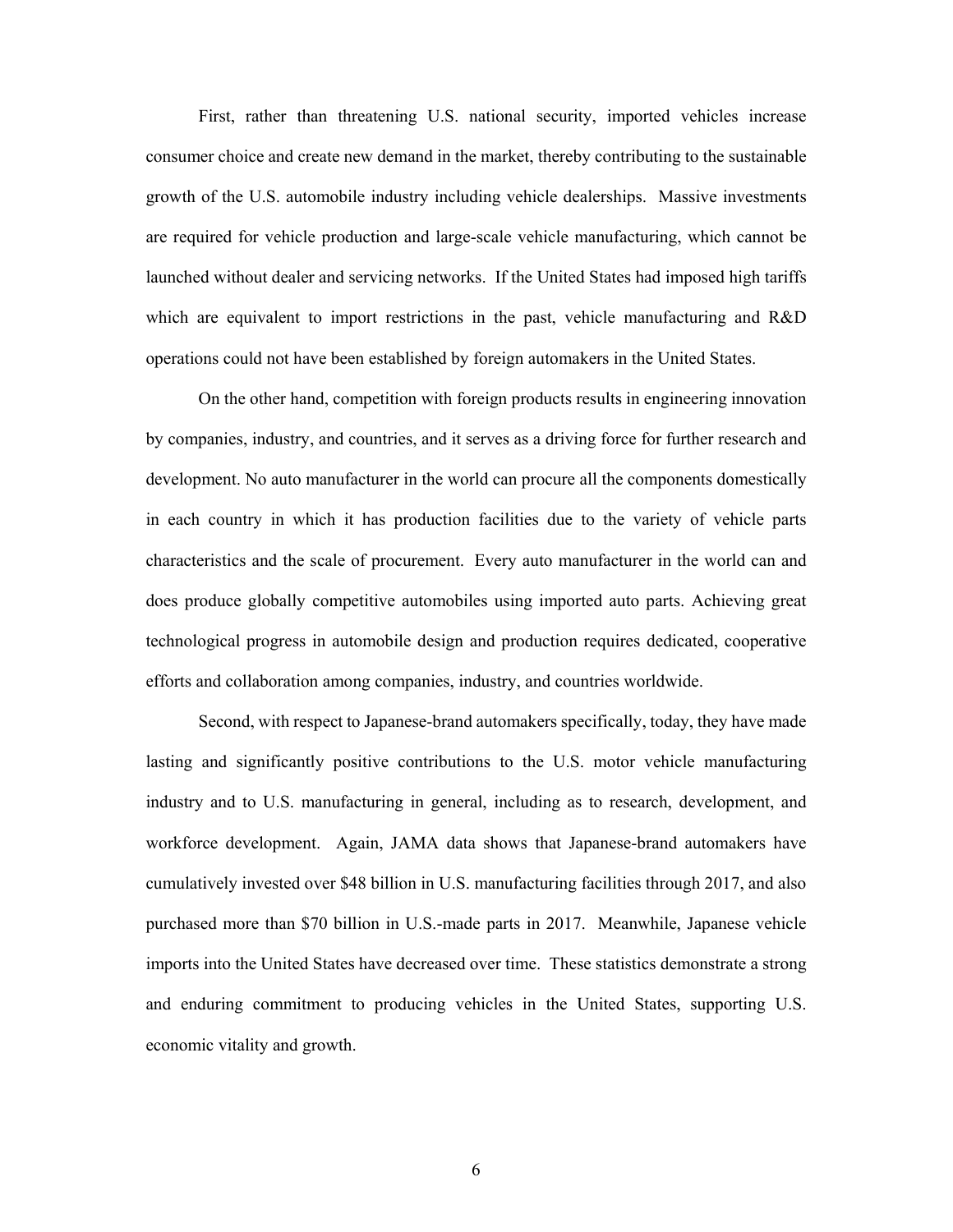Moreover, the investment in U.S.-based R&D and design by JAMA members has strengthened the U.S. automotive industry as a strategic industry. JAMA members maintain R&D and design facilities in Arizona, California, Colorado, Indiana, Massachusetts, Michigan, New York, North Carolina, Ohio, Virginia, and West Virginia.

Indeed, technology developed by Japanese-brand automakers in the U.S. has contributed to U.S. technological leadership. JAMA members partner with U.S.-based automakers and companies across sectors to tackle the challenges of the future by researching and developing alternative-powered vehicles, autonomous vehicles, and other advanced automotive technologies. JAMA members also support and collaborate with American universities on various areas of research.

Foreign Direct Investment ("FDI") by the automobile manufacturing industry creates jobs that encompass a wide range of different characteristics, both in direct vehicle manufacturing and in the development of advanced technology. The extent to which FDI supports and strengthens the United States' manufacturing base and overall economy is especially evident in the case of Japanese investment in the United States. Through their U.S. investments, JAMA members have educated and employed U.S. workers, enhanced product quality, and spurred manufacturing innovation in the U.S. automotive sector. These efforts also have strengthened related sectors, such as the steel, aluminum, and other sectors, by supporting local suppliers and other intermediate operations.

In its February 2015 Policy Brief, "Japanese Investment in the United States: Superior Performance, Increasing Integration," Theodore Moran and Lindsay Oldenski of the Peterson Institute for International Economics ("PIIE") reviewed the history of Japanese multinationals' FDI in the United States.<sup>10</sup> The authors examined just how that FDI had affected U.S. wages

<sup>10</sup> *See* Theodore H. Moran & Lindsay Oldenski, Peterson Institute for International Economics, *"Japanese Investment in the United States: Superior Performance, Increasing*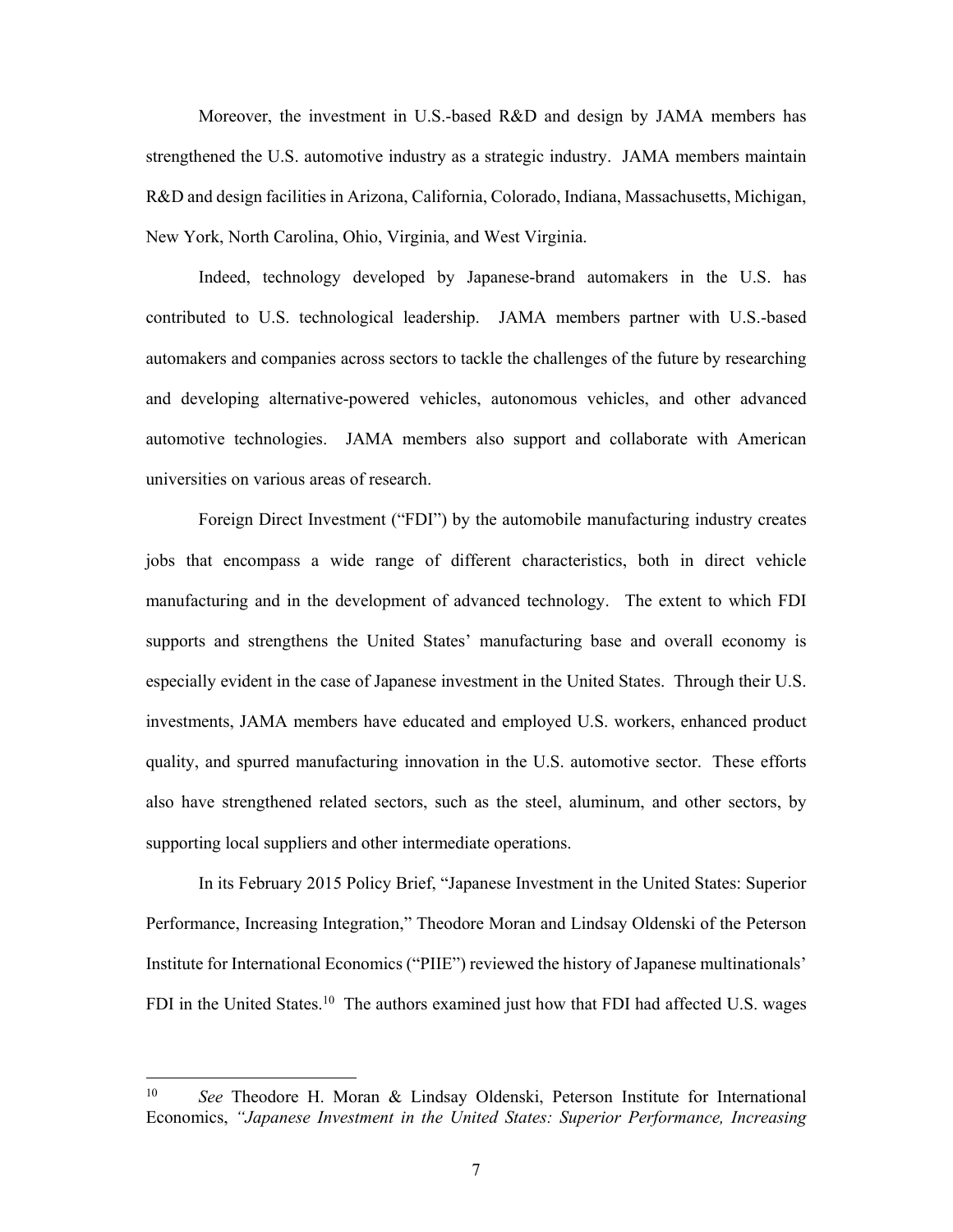and benefits, sales, value added, R&D, and exports and imports. The PIIE authors found that Japanese multinationals are "a particularly dynamic component of the US economy." They highlighted the following positive factors:

- o Higher "intensity" of R&D than other foreign firms in the United States;
- o Superior economic performance;
- o Deeper integration with local suppliers;
- o Higher average wages as compared to other US workers; and
- o Increased "spillover" effects on U.S. productivity, as measured by, among other datasets, patent citations.

The PIIE authors found that Japanese-brand automobile manufacturers "pulled their traditional supplier operations in the United States to invest alongside their final assembly operations."11 JAMA notes that this "domestication" effect has been further deepened with the transfer of major engine and transmission manufacturing capacity to the United States by Japanese automobile manufacturers.

The PIIE authors concluded as follows:

Japanese multinationals with operations in the United States, like other foreign investors and US-headquartered American multinationals, make up the most productive and highest-paying segment of the US economy. They conduct more R&D, provide more value added to US domestic inputs, and export more goods and services than other firms in the US economy. Their superior production techniques and quality-control processes spill over horizontally and vertically to improve the performance of US firms and workers. US interests are best served by making the domestic economy a more favorable destination for these international corporations from around the world.<sup>12</sup>

*Integration"* (Feb. 2015) (available at https://piie.com/publications/pb/pb15-3.pdf) (accessed Jun. 18, 2018).

 $11$  *Id.* at 7.

 $12$  *Id.* at 10.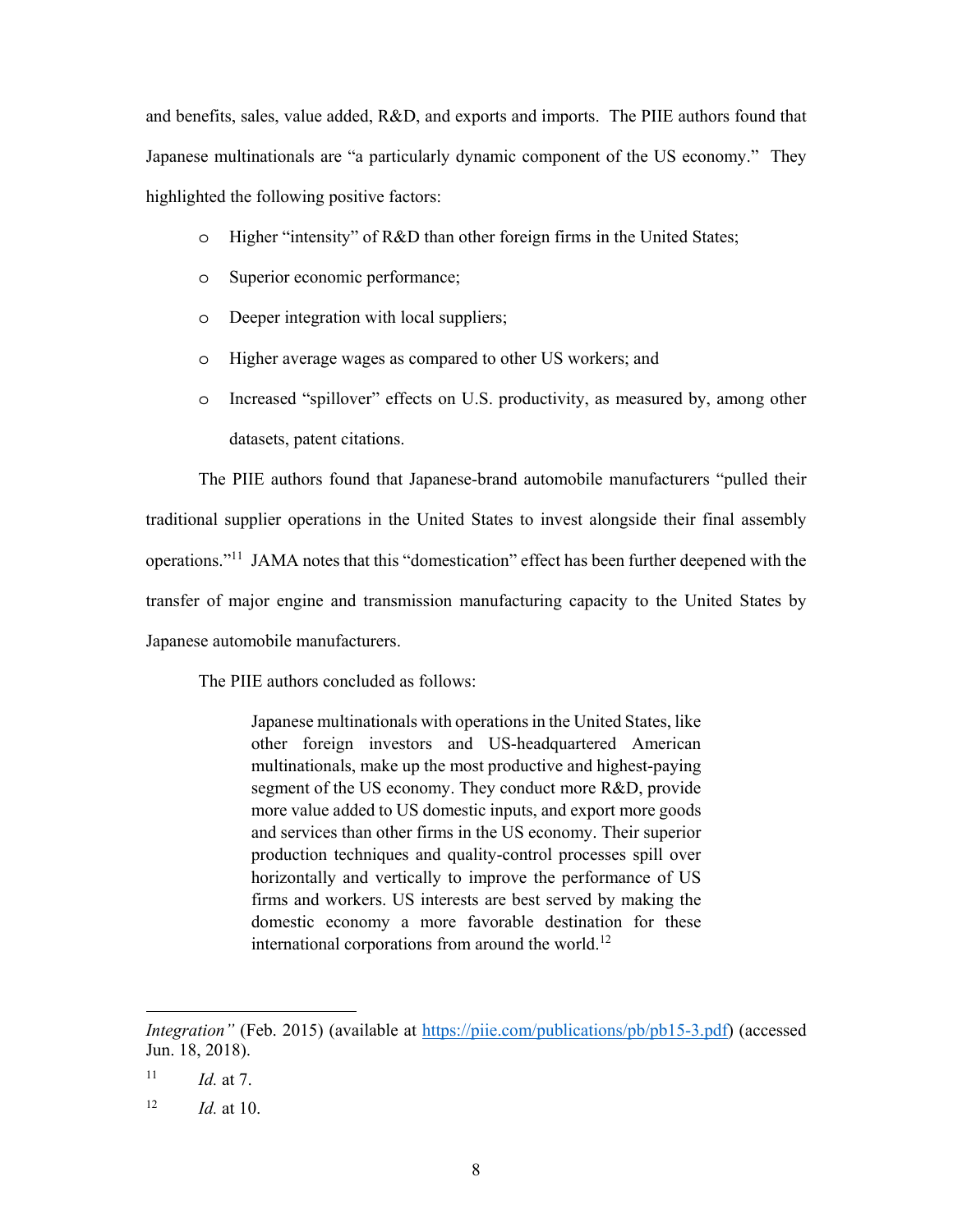Again, FDI by JAMA member companies in the United States has been among the most significant areas of FDI in U.S. manufacturing since it began in 1982, and it has contributed to all of the factors that the Department of Commerce uses as a measure of the strength and vitality of the U.S. manufacturing sector: R&D expenditures, greenfield investment, skilled and highly compensated jobs, and exports.

The expert analysis from both U.S. government and private sector economists demonstrates conclusively that, by whatever measure this investigation examines the strength of the U.S. economy or manufacturing sector, imports related to the Japanese auto industry and FDI by Japanese auto companies have without question made a positive contribution to what is in fact a healthy situation.

#### $\mathbf{R}$ . **Vehicle Imports from Japan Are Not Increasing.**

The Department's announcement states that imports of passenger vehicles into the United States have *grown* over time, and it blames negative trends in the U.S. economy on this growth. According to data compiled by JAMA, however, Japanese vehicle exports to the United States have been cut in half from the mid-1980s.

This decrease in Japanese imports has been matched by dramatic increases in U.S. production of Japanese-brand vehicles (a ten-fold increase since the mid-1980s, to nearly 3.8 million U.S.-built vehicles in 2017) and the purchase of U.S.-made automotive parts (from about \$2 billion in 1986 to over \$70 billion in 2017). The data reflected on Exhibits B and C illustrate these positive trends. While the 2017 numbers are themselves impressive, the size and rapidity of the increases in production and purchase of domestic parts conclusively demonstrate that Japanese-brand automakers have *strengthened* the U.S. motor vehicle manufacturing industry, U.S. manufacturing in general, and the overall U.S. economy.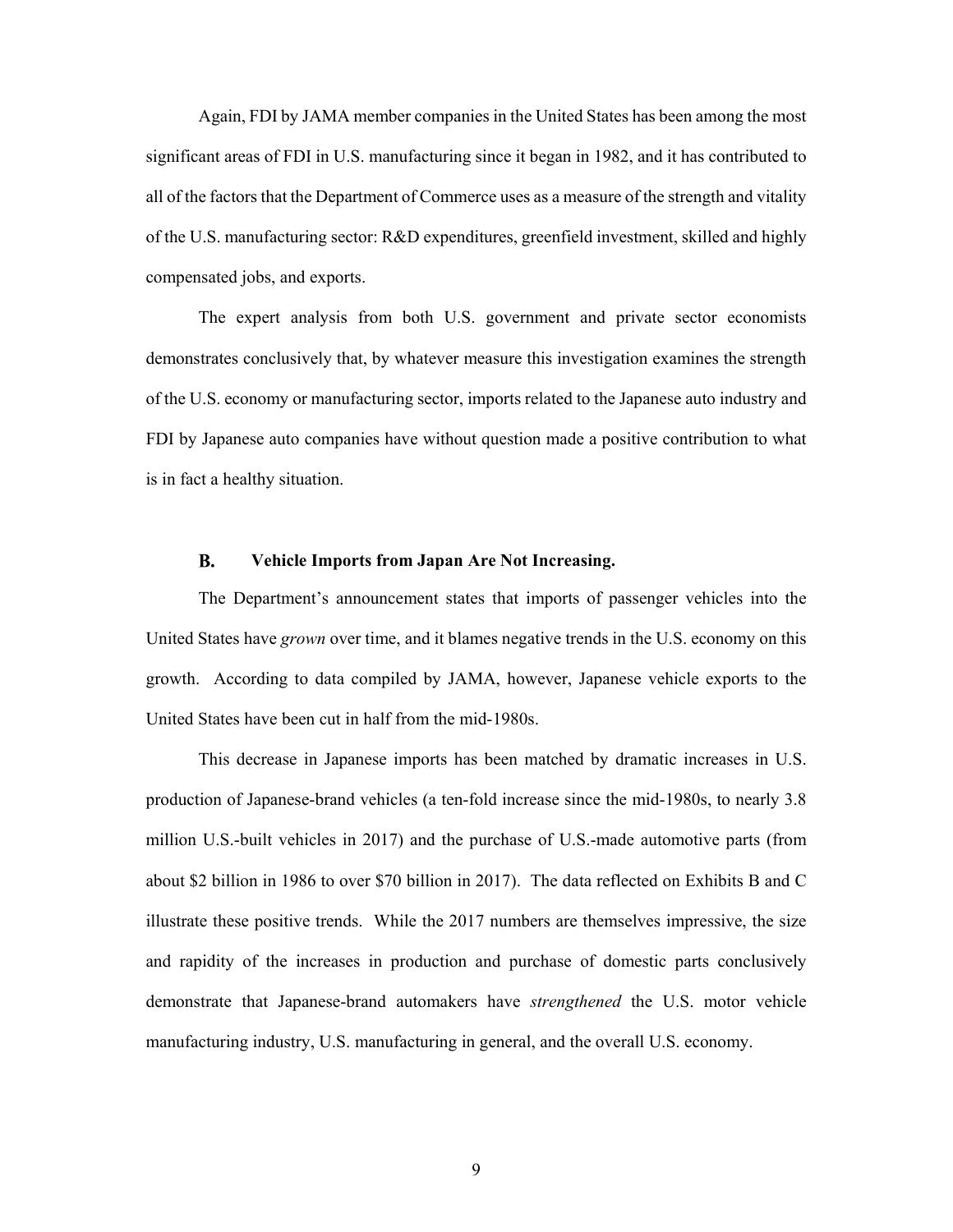Further, The Department's announcement does not acknowledge important contributions of Japanese automobile manufacturers to the U.S. economy and auto industry, such the \$48 billion in cumulative manufacturing investments and exports from the United States. In examining the U.S. auto industry, the massive JAMA member company investments in the United States and exports from our members' U.S. plants should be taken into account.

The Department's announcement also suggests that foreign manufacturing is responsible for the decline in U.S. workers' employment in the motor vehicle manufacturing industry. While the overall importation of vehicles to the U.S. has increased, there is no cause and effect relationship between increased imports and decreased auto industry employment, as U.S. production of vehicles has also increased. In fact, production efficiency and productivity enhancements are the major factors leading to the decrease of employment in manufacturing, yet these factors have strengthened the global competitiveness of the auto industry. At the same time, Japanese-brand auto companies have been responsible for a large portion of *increased*  employment in the United States automobile industry over time. JAMA members now directly employ over 92,000 U.S. workers. Exhibit A shows the dramatic increase in Japanese-brand automakers' direct U.S. employment. Exhibit D features a chart showing the 2011-2017 percentage increase in U.S. direct manufacturing employment by Japanese-brand automakers as compared to the increase in overall U.S. manufacturing employment.

In the immediate post-recession timespan, Japanese-brand automakers increased their U.S. direct manufacturing employment by 21%, whereas overall U.S. manufacturing employment increased by only 6% during this same period. This demonstrates the degree to which JAMA members have contributed significantly to post-recession U.S. economic growth and manufacturing employment.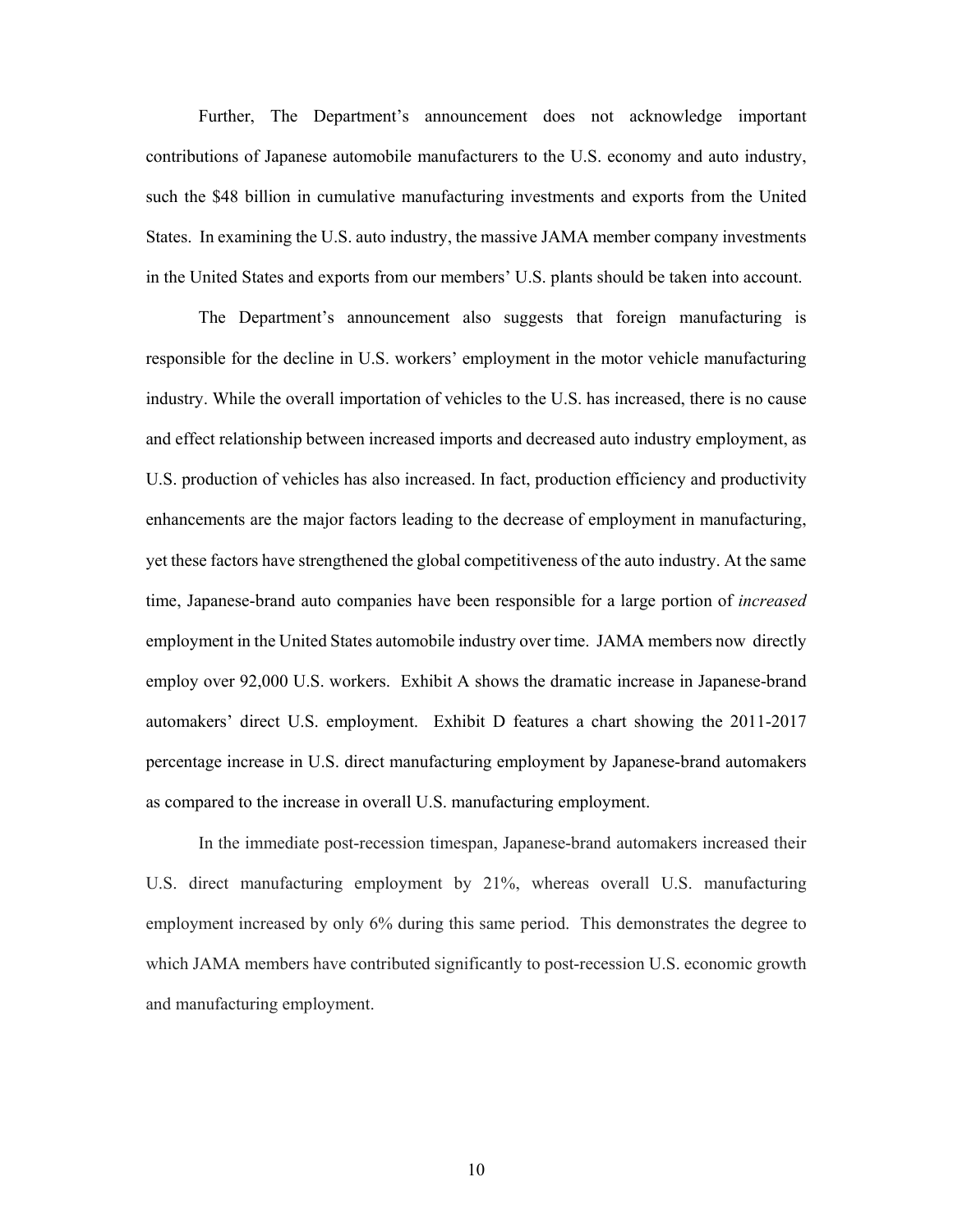### **CONCLUSION: THE CRITERIA IN SECTION 232 SHOW THAT THERE IS NO BASIS FOR PROCEEDING FURTHER WITH THIS INVESTIGATION.**

In short, all of the criteria to be considered under Section 232 weigh against imposing tariffs on the import of automobiles and automotive parts. *See* 15 C.F.R. § 705.4. Specifically:

- Quantity and nature of imports: Japanese automobile imports into the U.S. have been cut approximately in half since the mid-1980s. Japanese-brand automakers continue to expand U.S. production. *See* 15 C.F.R. § 705.4(a).
- Domestic production needed and capacity of domestic industry to meet that need: Japanese-brand automakers have enhanced U.S. production and strengthened the U.S. automotive industry through investments worth over \$48 billion in manufacturing alone. Japanese-brand auto companies have been responsible for a large portion of *increased* employment in the United States automobile industry over time. JAMA members directly employ over 92,000 U.S. workers, a more than eight-fold increase over the last 30 years.. *See* 15 C.F.R. § 705.4(a)(1)-(2).
- Human resources, products, raw materials, production equipment and facilities, and other supplies and services: Japanese-brand automakers have directly employed more and more U.S. workers (including highly skilled and educated workers), and their operations support 1.5 million U.S. jobs in direct, dealership network, upstream (e.g. parts supplier), and spin-off employment. U.S.-manufactured parts are increasingly included in Japanese-brand vehicles manufactured both in the United States and globally. *See* 15 C.F.R. § 705.4(a)(3).
- Growth requirements, investment, exploration, and development: Japanese-brand automakers have supported and contributed substantially to U.S. R&D and design, including significant contributions to the United States' technological leadership. *See*  15 C.F.R. § 705.4(a)(4).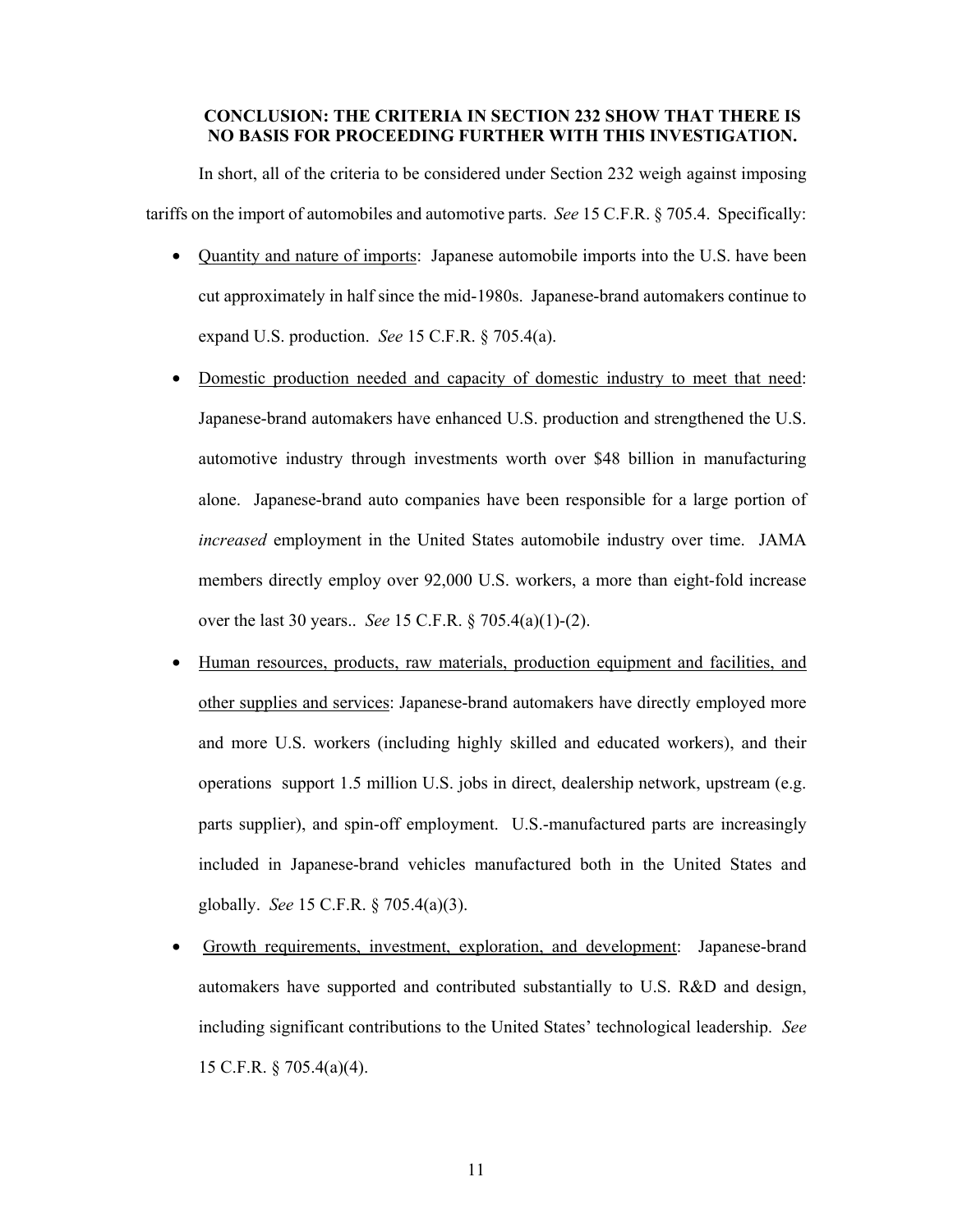- Impact of foreign competition: Japanese-brand automakers have made an overall positive contribution to the U.S. automotive industry, as well as to the U.S. economy generally. Likewise, JAMA members have contributed to the global competitiveness of the American automotive industry. *See* 15 C.F.R. § 705.4(b)(1).
- Displacement of domestic products causing substantial unemployment: Japanese-brand automakers directly employ over 92,000 U.S. workers. By contrast, the imposition of tariffs on automotive imports is projected to result in a *net loss* of about 195,000 jobs in the short term.<sup>13</sup> The continuous development of the U.S. automotive industry depends upon free trade and a favorable business environment. See 15 C.F.R. § 705.4(b)(2).

JAMA believes that the above facts and figures attesting to contributions to the U.S. economy and employment underscore the importance of strong economic ties between the United States and companies that invest in the United States, regardless of country of origin.

#### **SUMMARY**

JAMA has critical concerns regarding the initiation of a Section 232 investigation into imported vehicles and automotive parts. First, JAMA members are an integral part of a thriving and diverse U.S. automobile industry, contributing to overall U.S. economic vitality and growth. The tariffs contemplated by a Section 232 investigation would do far more harm than good by disrupting mutually beneficial relationships between Japanese-brand automakers, U.S. workers, U.S. consumers, and companies in the automotive, high-tech, and other sectors with

<sup>13</sup> 13 *See* Sherman Robinson, et al., Peterson Institute for International Economics, *"Trump's Proposed Auto Tariffs Would Throw US Automakers and Workers Under the Bus"* (available at https://piie.com/blogs/trade-investment-policy-watch/trumps-proposed-auto-tariffs-wouldthrow-us-automakers-and) (May 31, 2018) (accessed Jun. 5, 2018).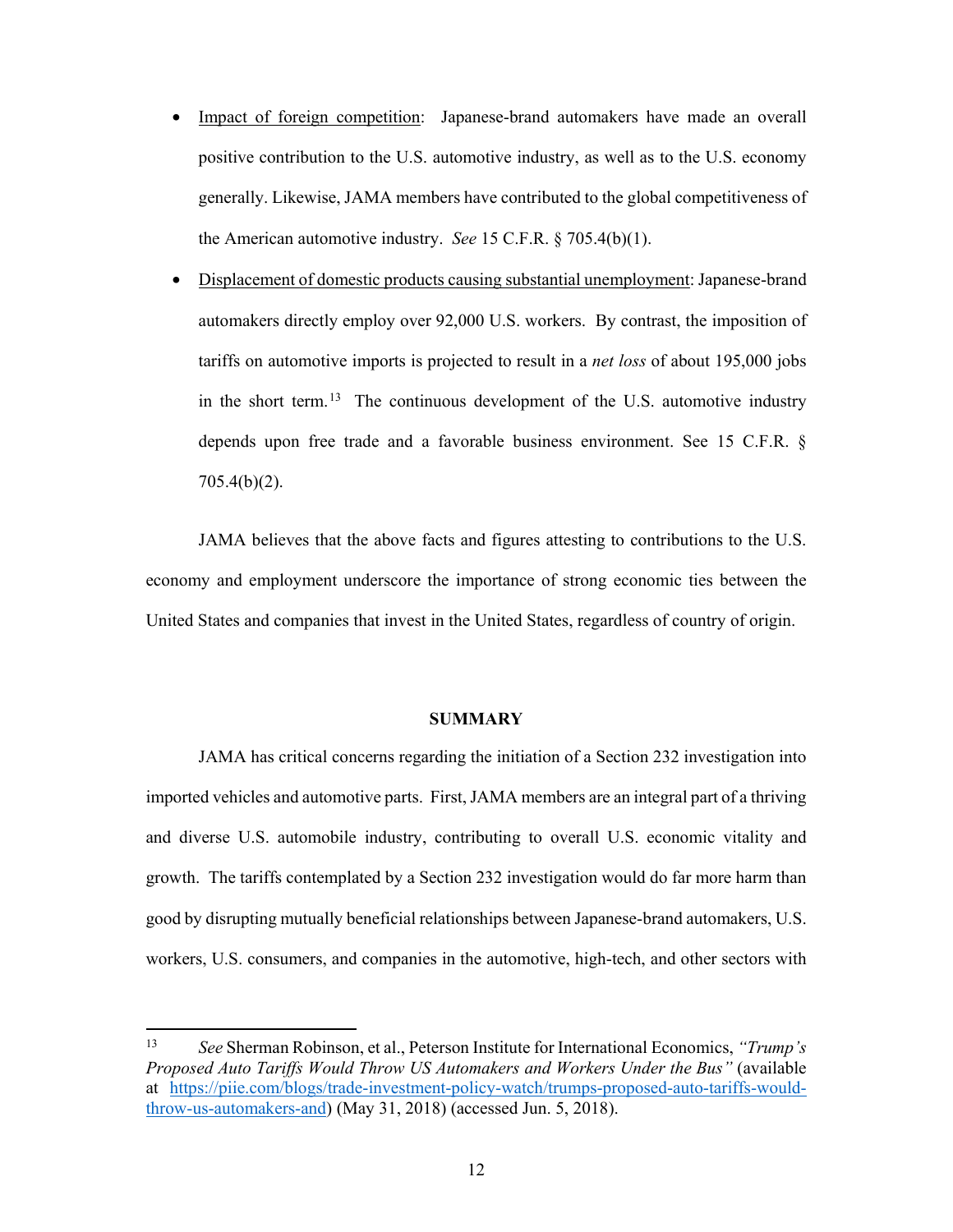which JAMA members partner and conduct business. Second, automotive imports do not harm U.S. national security. JAMA accordingly urges the Department to find that Japanese auto exports present no threat to U.S. national security, and to recommend to the President, pursuant to 15 C.F.R. §§ 705.2 & 705.10, that the imposition of tariffs on imported automobiles and automotive parts is not appropriate.

The auto industry is changing rapidly as technology advances, and keeping auto manufacturing in the United States globally competitive means focusing on challenges with forward-thinking approaches. Through policies that expand opportunities for the effective integration of technology, manufacturing, and motor vehicle transportation, the U.S. auto industry can continue to hone its competitive edge. JAMA members, as participants in the U.S. automotive industry, will continue not only to supply U.S. consumers with vehicles that meet their needs, thereby contributing to the U.S. economy and employment, but also to collaborate closely with the U.S. auto industry as the world transitions to next-generation mobility.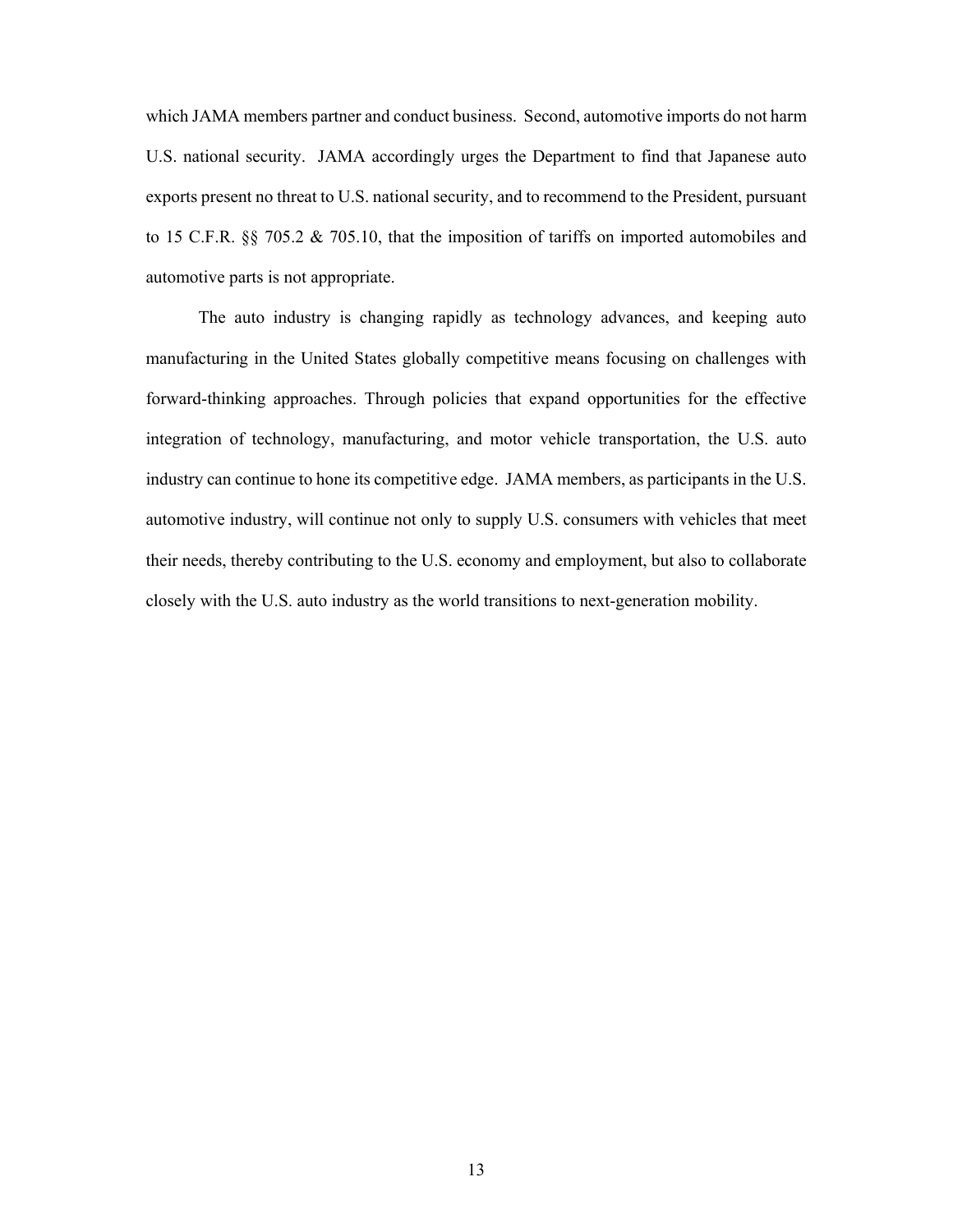Exhibit A

 Employment has greatly increased with the expansion in local production, contributing to U.S. job creation.

## **Direct Employees in the U.S.**



Source: JAMA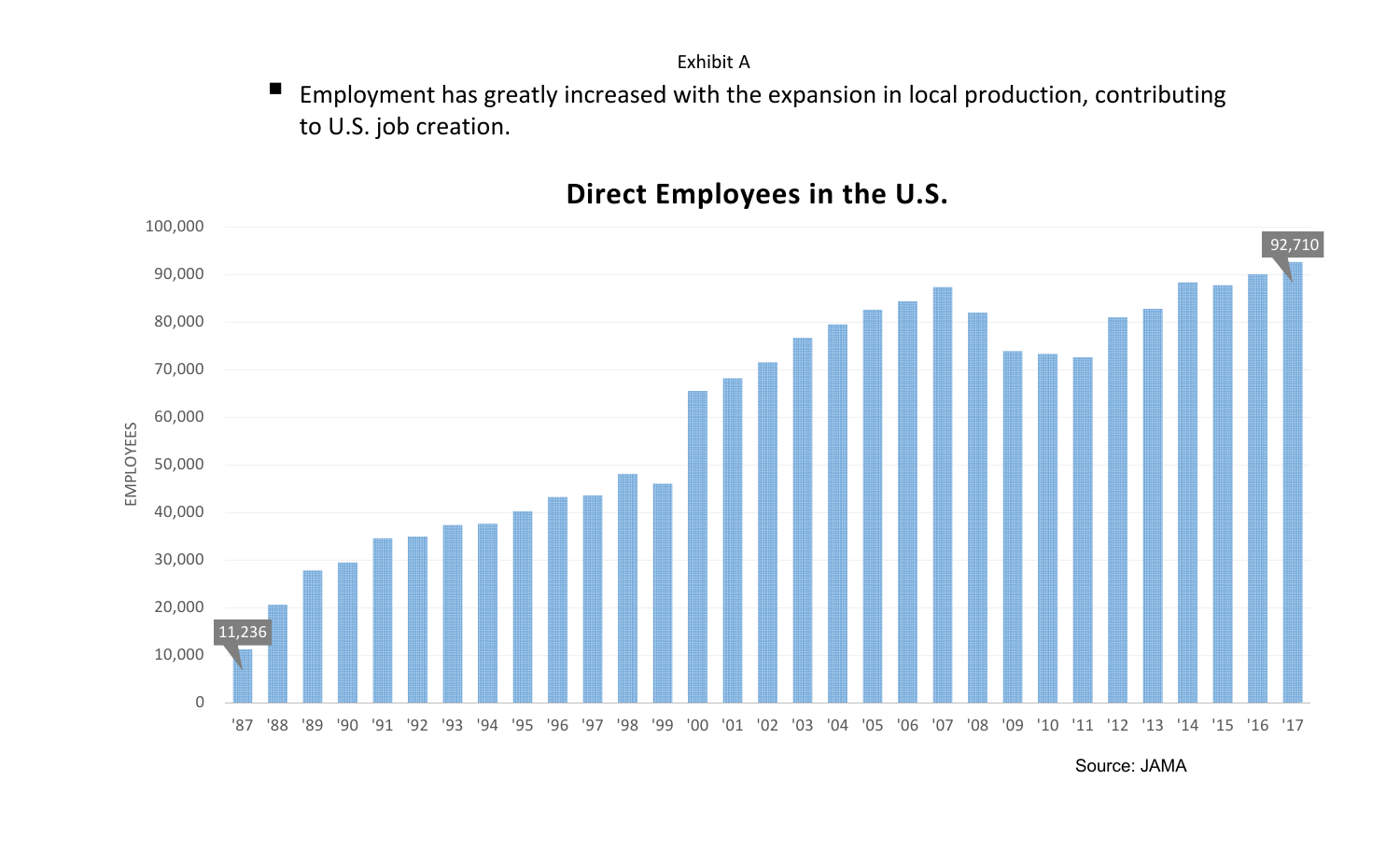■ In 1985, Japan exported 3.13M vehicles to the U.S. As of 2017, 30 years later, this number has decreased by almost half to 1.7M. During that same period, Japanese-brand automakers expanded U.S. production by more than 10x, reaching 3.77M vehicles in 2017.



### **Vehicle Exports from Japan to U.S. and U.S. Production**

Source: JAMA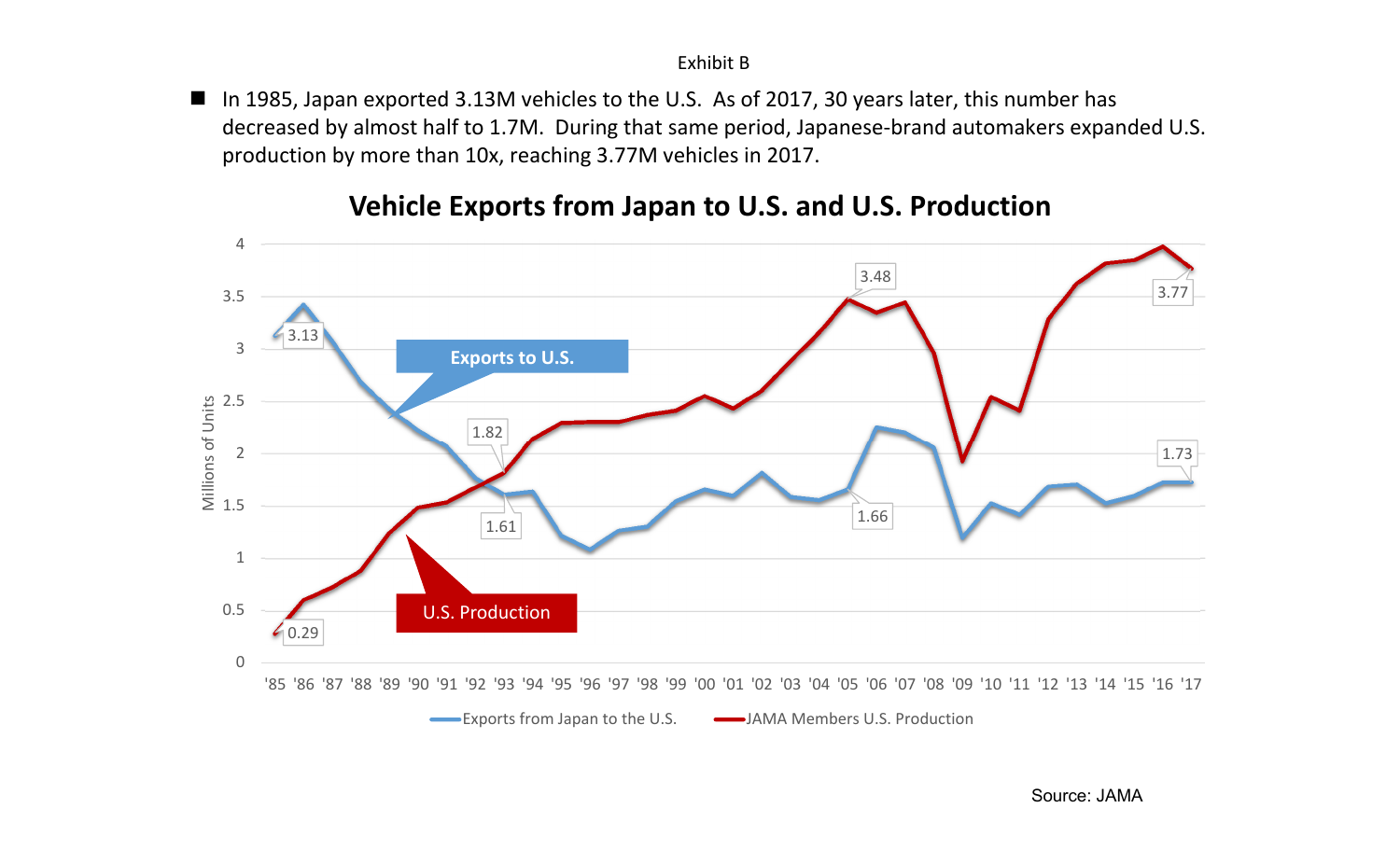$\blacksquare$  Since the mid-1980s, Japanese-brand automakers have significantly increased their purchases of U.S.-made parts, for use in both U.S. and Japan-based manufacturing



## **U.S.-made Parts Purchases**

Source: JAMA